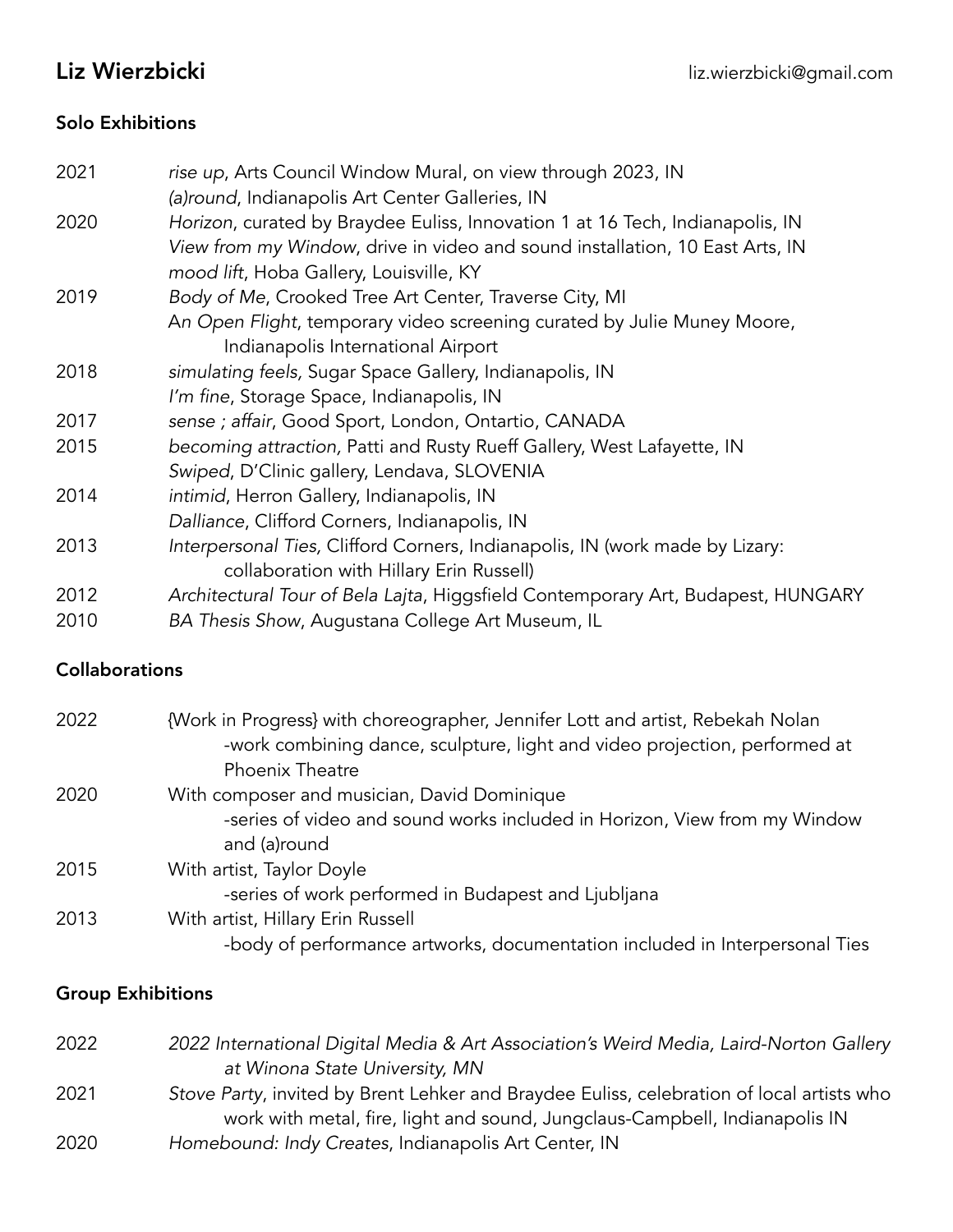| 2019 | Heat: Videos in Vans, The Holland Project, Reno, NV                                     |
|------|-----------------------------------------------------------------------------------------|
|      | Mineral House Media 2019 Residency Exhibition, Fluorescent Gallery, Knoxville, TN       |
|      | Arts Connective Vol. One: Sustainability at Hecatombe Magazine Release, Brooklyn NY     |
|      | Arts Connective Vol. One: Sustainability at Salon at Forest, Brooklyn, NY               |
|      | Arts Connective Vol. One: Sustainability with Civic Art Lab, Chinatown Soup, NY         |
|      | Video Show, Gallery 924, Indianapolis, IN                                               |
| 2018 | Mmm, video performance at Hoy Polloy Gallery, Indianapolis, IN                          |
|      | Faculty Exhibition, Herron School of Art and Design, Herron Galleries, IN               |
|      | Post-It, Efroymson Gallery, Tube Factory Artspace, Indianapolis, IN                     |
|      | iMOCA and Axis Architecture, Indianapolis, IN                                           |
| 2017 | Cat Head Artists, curated by Primary Colours, Broad Ripple Village Association Gallery  |
|      | Six Ways to Sunday, Listen Hear, Indianapolis, IN                                       |
|      | Concentration Club 2, performance at Middle Space Gallery, Indianapolis, IN             |
|      | CHP, Marsh Gallery at Herron School of Art and Design, Indianapolis, IN                 |
| 2016 | Dream or Nightmare, (SCENE) Metrospace, Michigan State University, East Lansing, MI     |
|      | Faculty Exhibition, Patti and Rusty Rueff Gallery, West Lafayette, IN                   |
|      | Superstition, DO317 lounge, Indianapolis, IN                                            |
|      | Art from the Heartland, Indianapolis Art Center, Indianapolis, IN                       |
|      | Best of D'Clinic Studios 2015, D'Clinic Studios, Zalaegerszeg, HUNGARY                  |
| 2015 | Kinsey Institute Juried Art Show, Grunwald Gallery of Art, Bloomington, IN              |
|      | Temporal/Spatial, invited by John McCormick, ListenHear, Indianapolis, IN               |
|      | Art on Paper, juried by Michael O'Sullivan, Circle Gallery, Annapolis, MD               |
| 2014 | Indianapolis Museum of Current and Past Objects, invited by Lukas Schooler, The Hall    |
|      | Contemporary Book Arts, invited by Karen Baldner, Indiana University, Bloomington       |
|      | Book Arts at Herron School of Art, invited by Karen Baldner, Columbus Art Center, IN    |
|      | Continuing the Party, Cultural Arts Gallery, Indianapolis, IN                           |
|      | EAT UP, Unusual Operation Operation, Flint, MI                                          |
|      | Art from the Heartland, curated by Sarah Green, Indianapolis Art Center, IN             |
|      | Look & Listen, Arizona State University, AZ                                             |
|      | Making Memory, invited by curator Laura Holzman, Marsh Gallery, Indianapolis, IN        |
| 2013 | Words of Art, Gallery NO. 2, Harrison Center for the Arts, Indianapolis, IN             |
|      | Tiny II, Gallery 924, Indianapolis, IN                                                  |
|      | Please Read Carefully, an exhibition of instructions for gallery visitors, Art Lofts,   |
|      | University of Wisconsin, Madison, WI                                                    |
|      | Buanderie, one night exhibition held in laundry room, Indianapolis, IN                  |
|      | Digestible Exterior, outdoor edible exhibition held outside of Herron School of Art, IN |
|      | 10,800 Minutes is Not Enough, Marsh Gallery, Indianapolis, IN                           |
|      | Hoosier Zeitgeist, The Thomas Collection, invited by curator Melissa Hopson             |
|      | Indianapolis, IN                                                                        |
|      | Ascent, IUPUI Campus Center, year long commissioned sound installation, Indianapolis    |
|      | Bound and Tagged, Simon Exhibition Space, Marion County Central Library, IN             |
|      | Under Pressure, Yellow Gallery, Indianapolis, IN                                        |
|      | 4x6 Postcard Exhibit, The Art Gallery at Colorado Mesa University, Grand Junction, CO   |
| 2012 | 5-7-5-7-7, Marsh Gallery, Indianapolis, IN, collaborative exhibition with the graduate  |
|      | students of Herron School                                                               |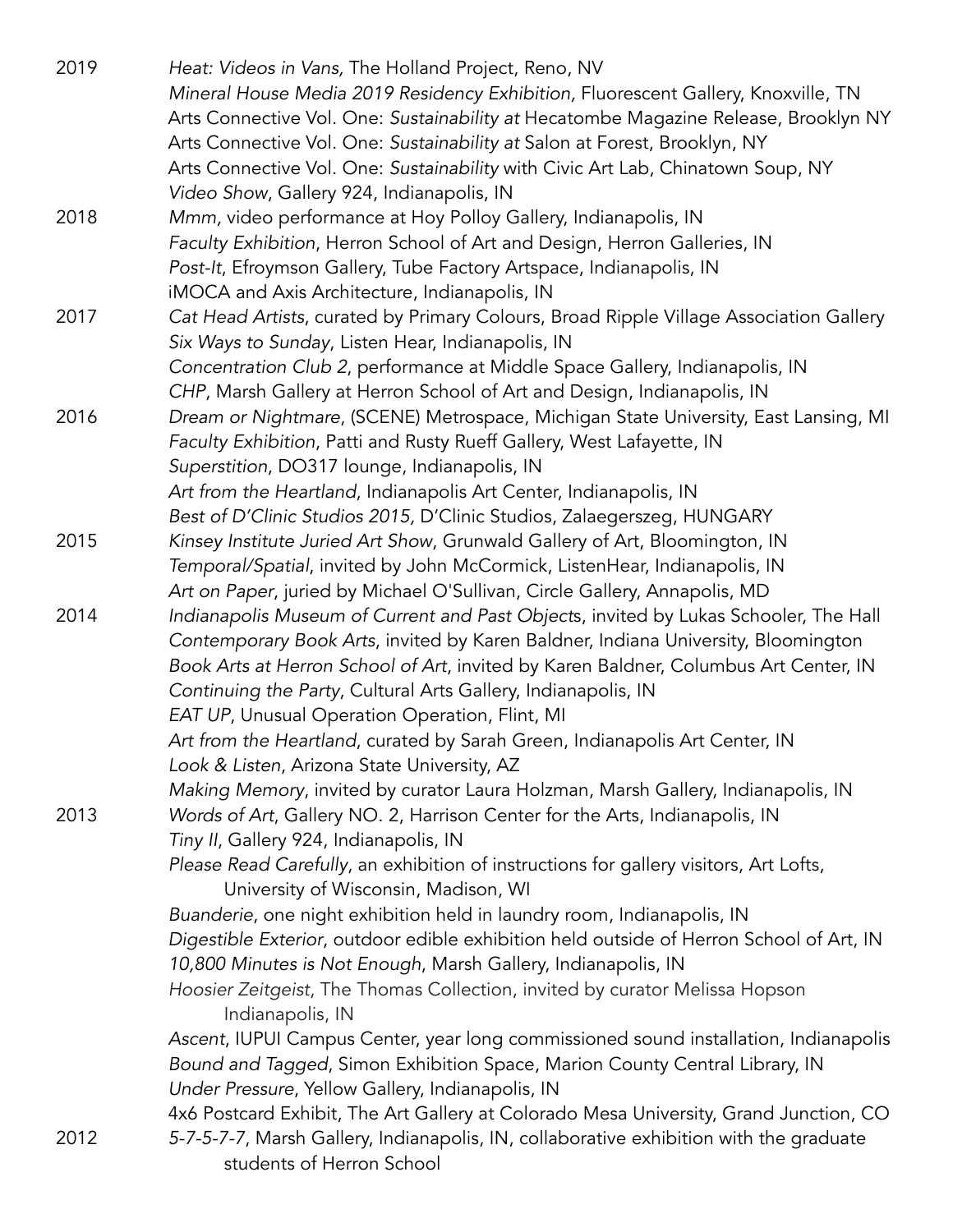*Casade Print Exchange*, Fairbanks Gallery, Oregon State University, OR 2011 End of Season Open Studio Show, Haystack Mountain School of Crafts, Deer Isle, ME *That's Inked Up,* Invitational coinciding with the Mid America Print Council Fall member's show, Benedictine University, Lisle, IL *Cascade Print Exchange*, Fairbanks Gallery, Oregon State University, OR *Anniversary Show,* Water Street Studios, Batavia, IL, Juried by Cory Postiglione 2010 *College Invitational*, Figge Art Museum, IA

### Awards/Grants/Residencies

| 2019 | Mineral House Media Digital Residency                                                |
|------|--------------------------------------------------------------------------------------|
|      | Calumet Artist Residency, IN                                                         |
| 2018 | Individual Advancement Program Grant, Indiana Arts Commission                        |
|      | Creativity & Mindfulness Artist Residency, MASS MoCA Studios, North Adams, MA        |
|      | Artist Residency, Cow House Studios, Wexford, IRELAND                                |
| 2017 | Artist Residency, Arteles Creative Center, Haukijarvi, FINLAND                       |
| 2015 | Artist Residency, D'Clinic Studios, SLOVENIA                                         |
|      | Juror's Choice, in Art on Paper given by Michael O'Sullivan                          |
| 2014 | Honorable mention, In Art from the Heartland given by Sarah Green                    |
| 2012 | Winter Residency, Penland School of Crafts, NC (lead by Master printer, Erika Adams) |
|      |                                                                                      |

### Professional Service Activities

| 2021 | Juror, Annual Student Exhibition, Indianapolis Art Center                     |
|------|-------------------------------------------------------------------------------|
|      | Artist Talk, Gettysburg College, Gettysburg, PA, April 8                      |
| 2020 | <b>Art Curator Consultation</b>                                               |
|      | Contract curation for 10 East Arts "View From My Windows" roving exhibition   |
| 2020 | Artist Talk, 300 Level Intermedia: Time Based Art Class, IUPUI, March 5       |
| 2018 | Guest Artist, Putty: A Live Art Talk Show hosted by Erin K Drew, September 15 |
|      | Artist Talk, Storage Space Gallery, May 8                                     |
|      | Review Panelist, On-Ramp Fellowship Grant, Indiana Arts Commission            |
| 2017 | Artist Lecture, Good Sport, London, Ontario, CANADA, March 16                 |
|      | Graduate Studio Visits, Western University, London, Ontario, CANADA, March 16 |
| 2015 | Lecture/Presentation, D'Clinic Studios, June 1                                |
|      | Artist Lecture, Purdue University, September 10                               |
|      | Graduate Fellowship Supervisor                                                |
|      | Herron School of Art and Design (supervised appointed graduate                |
|      | fellow in Color Concepts)                                                     |
|      |                                                                               |

## Teaching and Professional Experience

2021- Assistant Professor of Fine Arts present Ivy Tech Community College (Life and Object Drawing I, Life and Object Drawing II, Color and Design Theory)